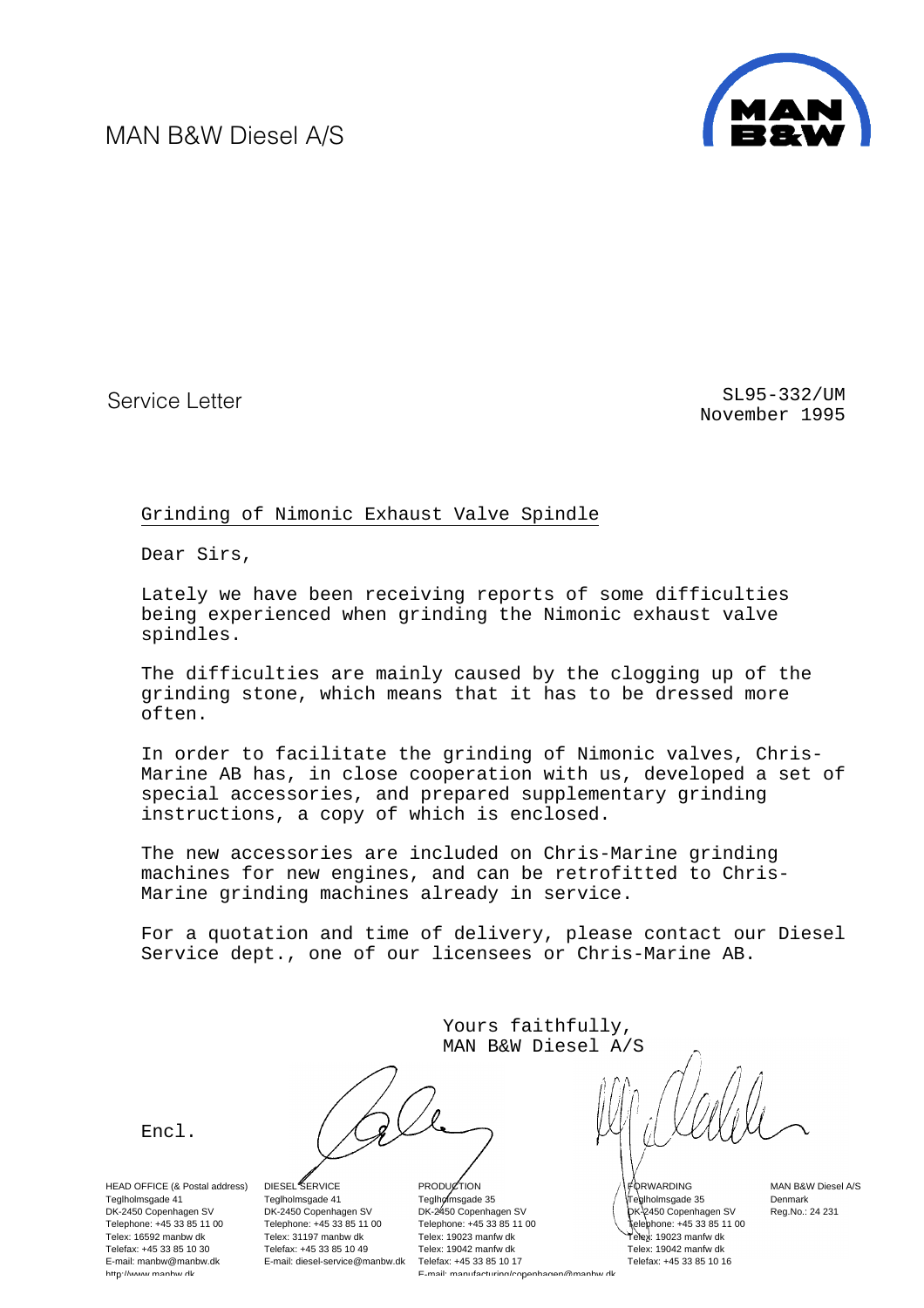# **CHRIS-MARINE** EXHAUST VALVE AND VALVE SEAT **GRINDING MACHINE LBD 70**

# **SUPPLEMENTARY INSTRUCTIONS**

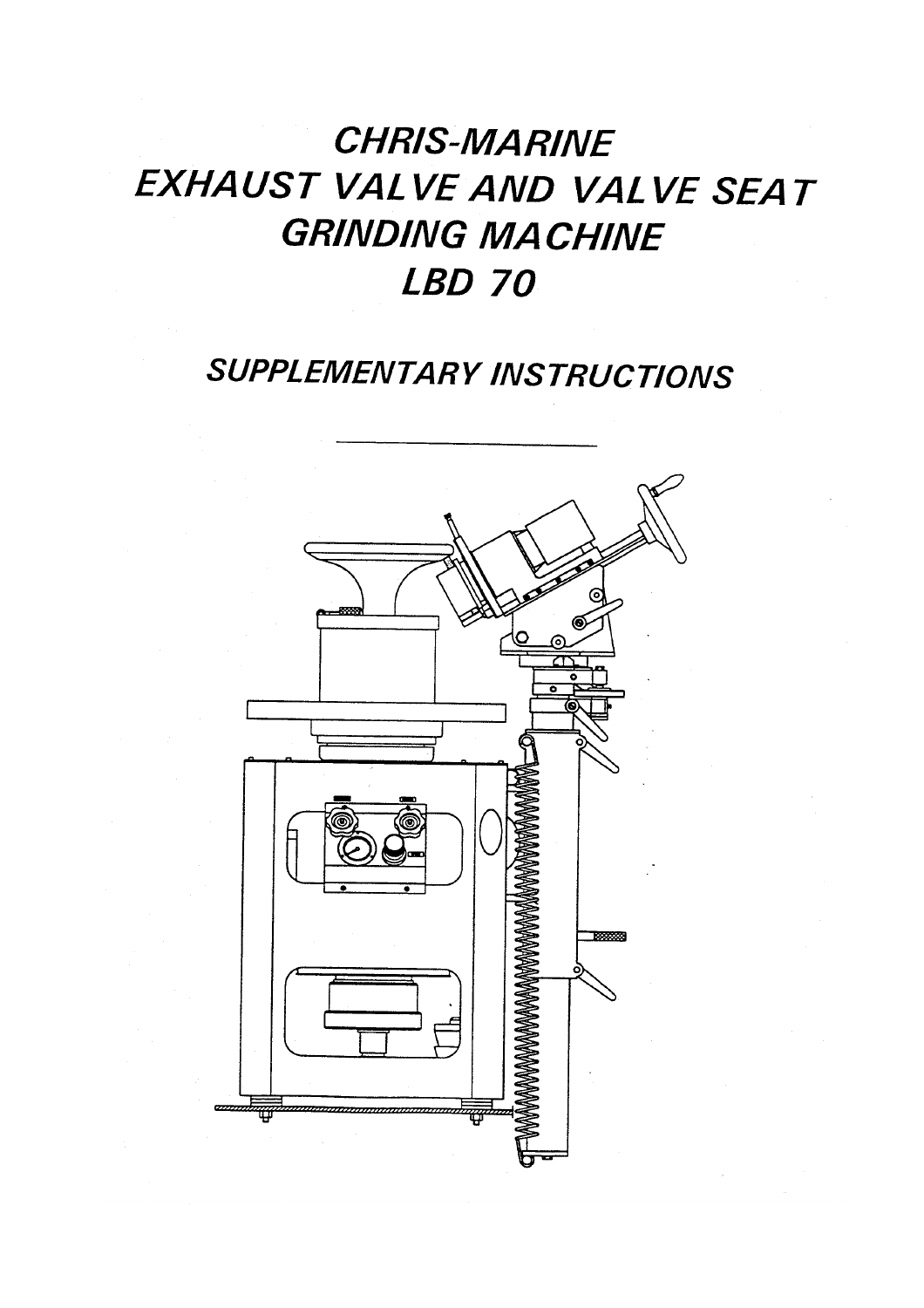### **GRINDING OF NIMONIC VALVES**

The new Nimonic materials in valve spindles require a different grinding procedure compared to other spindle materials. A modification kit (part No. 8822) for the LBD grinding machine should be used. The kit consists  $of:$ 

- Holder for grinding wheel dresser part No. 8821
- Vibration damper part No. 8819
- Grinding wheel part No. 01/137304
- Cooling and lubricating oil part No. 99P01

#### **GRINDING PREPARATIONS**

- Remove the two screws (1) and exchange the existing dresser holder with holder No. 8821.
- Mount the dresser (2) in the top position when valve spindles are to be ground.
- Remove the air hose (3) and nipple (4) from the grinding motor lid.
- Mount the vibration damper (5), part No. 8819, on the grinding motor, and connect the air hose (3).
- Mount the grinding wheel 01/137304 (violet colour) on the wheel hub. Dress and balance the wheel in accordance with sections 6.2 and 6.3 in the grinding machine instruction book.



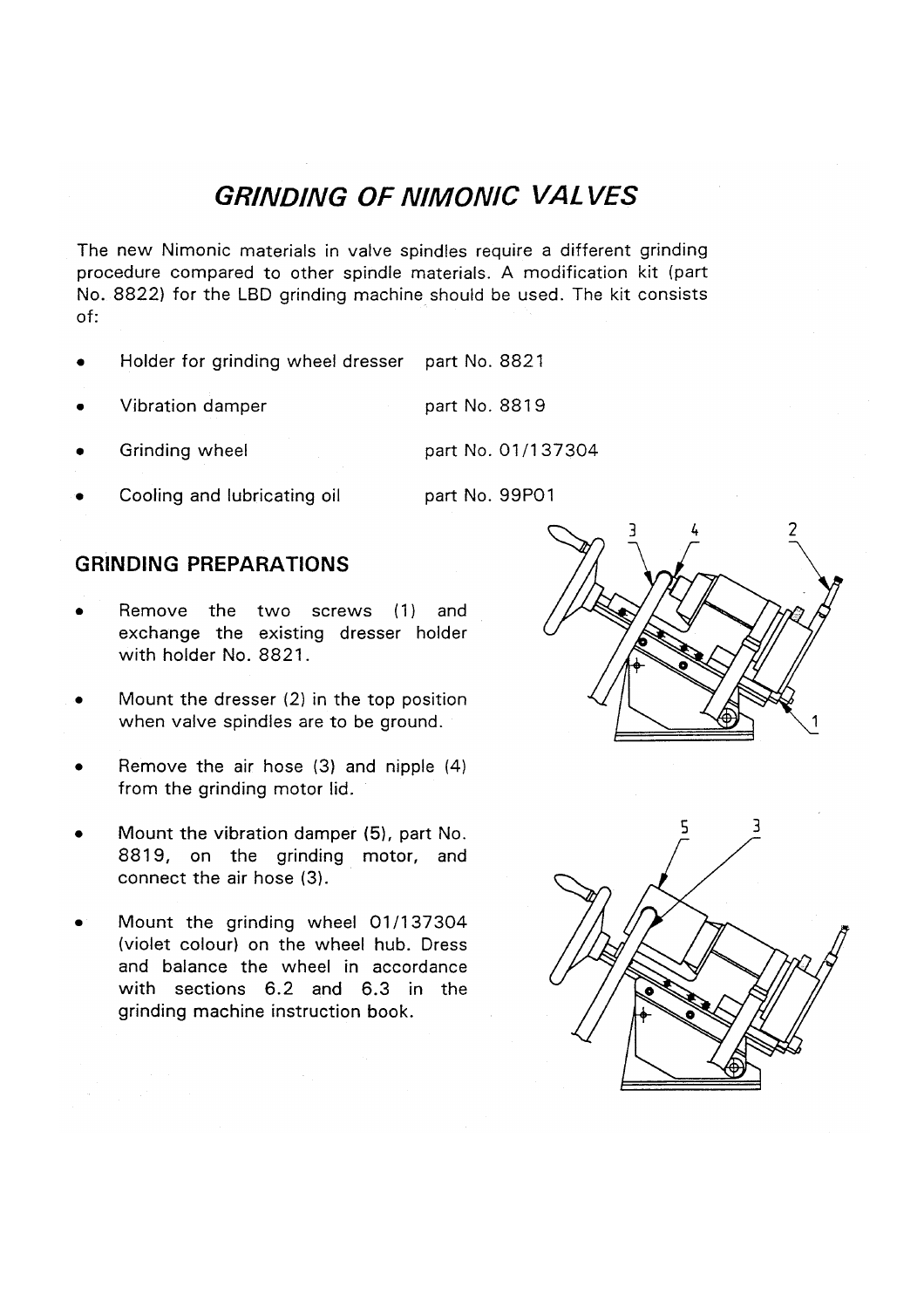#### **GRINDING OF THE VALVE**

The grinding process is performed in two steps: Coarse grinding to remove material, and fine grinding to provide the required surface finish.

#### Coarse grinding

- Adjust the grinding wheel to a position as close as possible to the valve surface.
- While rotating the grinding wheel by hand, use the feeding wheel (13) to guide the grinding wheel towards the seat surface.
- Upon contact, stop the feed and retract the grinding wheel with the handwheel  $(14)$ .
- When the grinding wheel is away from the seat surface, feed upwards 0.05 -0.06 mm (one scale division).
- Start the drive motor and adjust the speed to about 10 rpm (about 0.5 bar on the pressure gauge).
- Start the grinding motor.
- Lubricate the valve surface to be ground by brushing with Texaco Geartex EPC SAE 80W - 140 (Chris-Marine part No. 99P01), or equivalent.
- Feed slowly with the hand wheel (14), approximately 1/8 turn per revolution of the valve, and frequently apply oil with the brush to the valve surface.
- Use cutting depths of 0.05 0.06 mm. Grinding can be done in both the inward and outward directions.





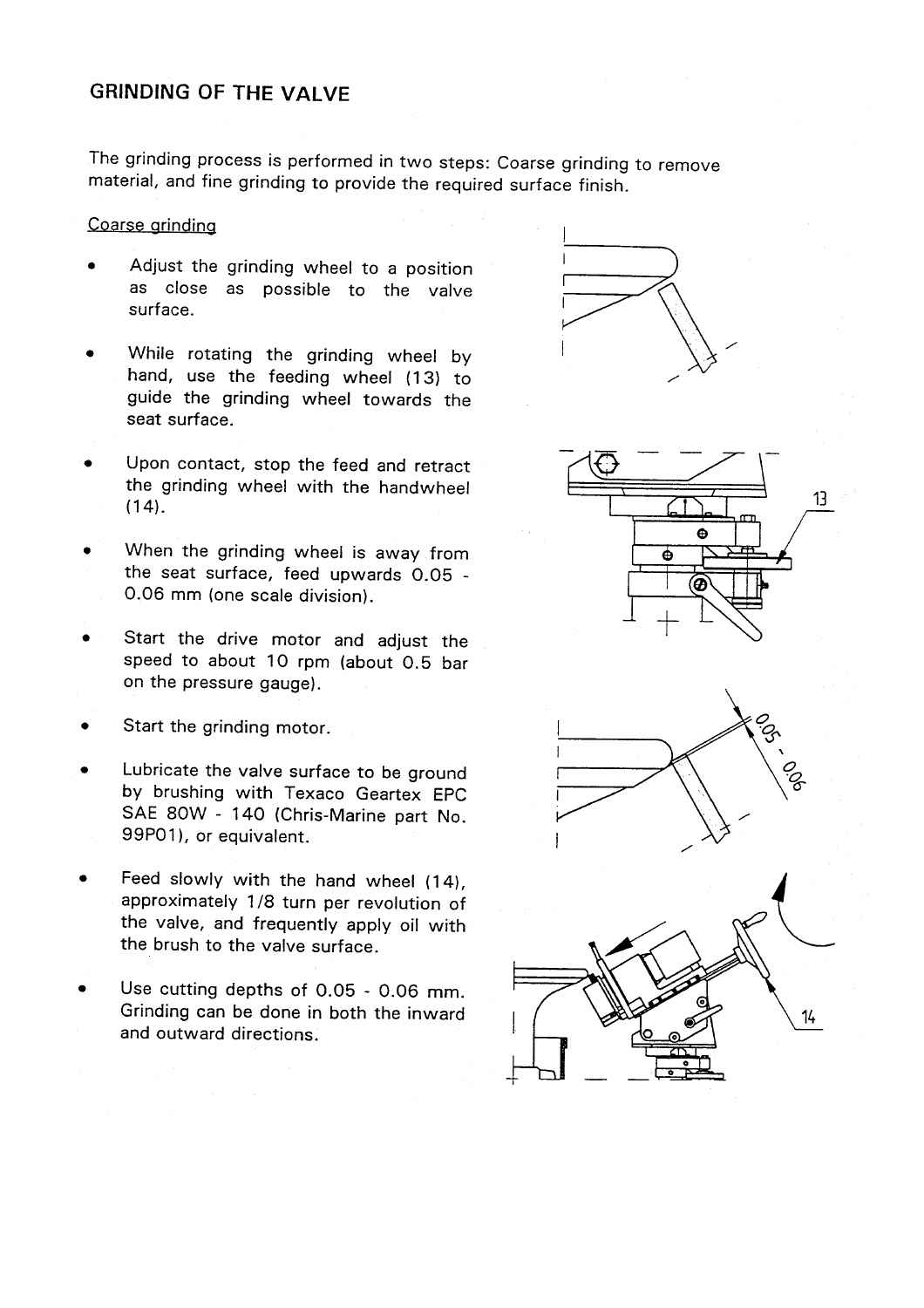### **Fine grinding**

- Dress the grinding wheel carefully until  $\bullet$ no deposits can be seen. The final cut should be made in an inward direction.
- Use the same drive speed 10 rpm as  $\bullet$ used during the coarse cut.
- Set the grinding depth to approximately 0.01 mm.
- Lubricate the valve surface in the same way as during the coarse cut.
- Feed slowly with the hand wheel (14)  $\bullet$ while frequently lubricating the valve surface.
- After grinding, clean the valve thoroughly.